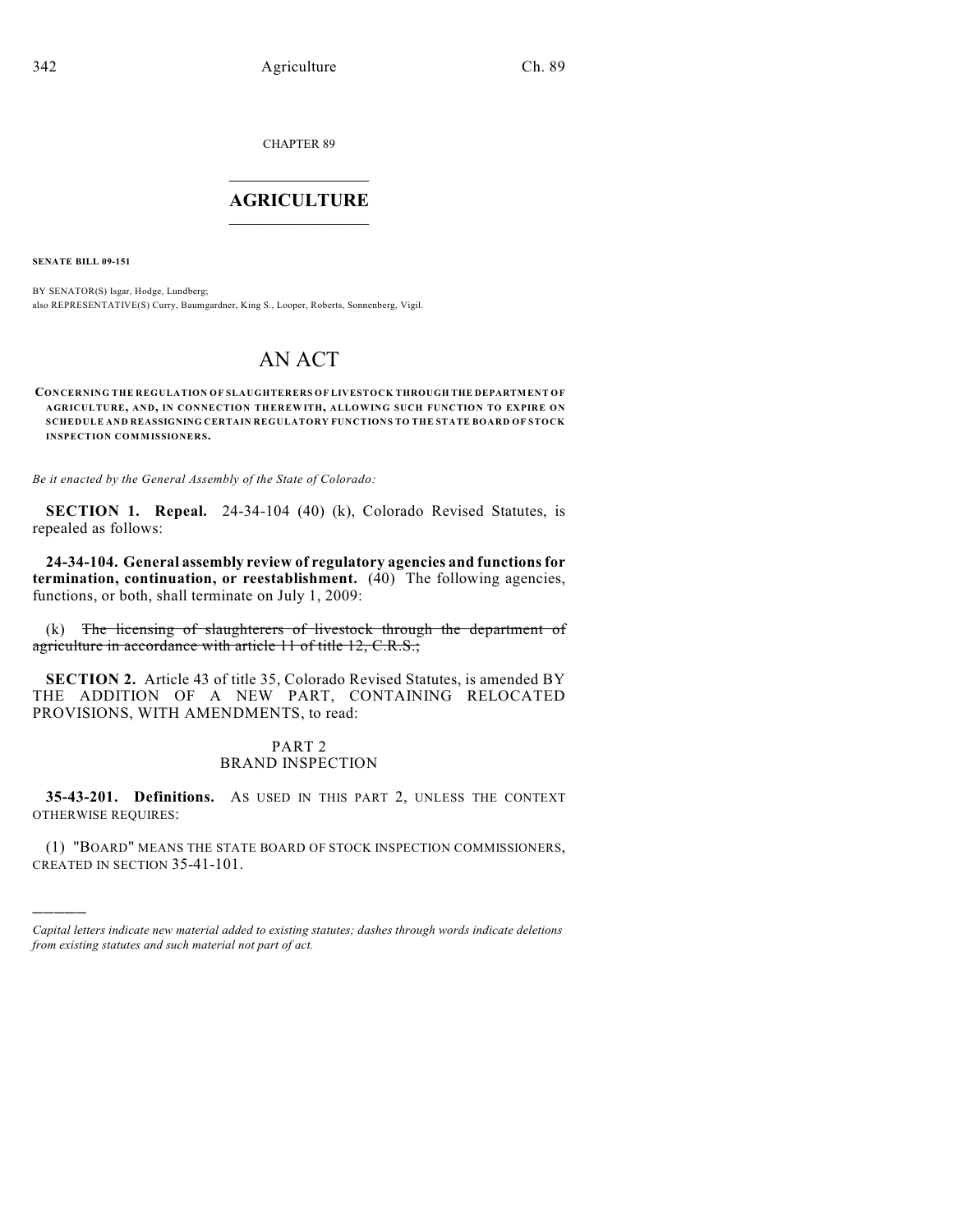(2) "DEPARTMENT" MEANS THE COLORADO DEPARTMENT OF AGRICULTURE, CREATED IN SECTION 24-1-123, C.R.S.

(3) "LIVESTOCK" MEANS ALL CATTLE, CALVES, HORSES, MULES, AND DONKEYS.

**35-43-202. Brand inspections - custom processing houses - packing plants feedlots - acceptable forms of evidence - rules.** (1) THE BOARD MAY, DURING REGULAR BUSINESS HOURS, INSPECT THE RECORDS, BRANDS, BILLS OF SALE, HIDES, HORNS, AND OTHER ITEMS RELATED TO PROVING OWNERSHIP OF OR ASCERTAINING THE IDENTITY OF SLAUGHTERED LIVESTOCK AT ANY CUSTOM PROCESSING HOUSE OR PACKING PLANT LICENSED BY THE DEPARTMENT OR BY THE UNITED STATES DEPARTMENT OF AGRICULTURE.

(2) PURSUANT TO ITS AUTHORITY UNDER SECTION 35-41-101 (3), THE BOARD MAY ADOPT RULES IN FURTHERANCE OF THIS PART 2, INCLUDING RULES GOVERNING RECORD KEEPING, CONTACT INFORMATION, THE CONTENTS OF BILLS OF SALE AND OTHER RECORDS OF TRANSFERS OF LIVESTOCK OR CARCASSES, THE MIXING OF INSPECTED AND UNINSPECTED LIVESTOCK, HIDE RETENTION, HIDE EXHIBITION, AND BRAND INSPECTION.

(3) NO PERSON SHALL SLAUGHTER ANY LIVESTOCK PURCHASED IN COLORADO THAT HAVE NOT BEEN INSPECTED FOR BRANDS BY AN AUTHORIZED COLORADO BRAND INSPECTOR IMMEDIATELY PRIOR TO SLAUGHTER.

**35-43-203. Requirements for slaughterer business.** (1) EVERY PERSON CARRYING ON THE TRADE OR BUSINESS OF A SLAUGHTERER OF LIVESTOCK IN THIS STATE:

(a) SHALL MAINTAIN AN ESTABLISHED PLACE OF BUSINESS;

(b) SHALL NOT SLAUGHTER LIVESTOCK ON THE OPEN RANGE;

(c) SHALL REQUIRE FROM ALL SELLERS OF LIVESTOCK A BILL OF SALE THAT GIVES A COMPLETE DESCRIPTION OF EACH ANIMAL SO SOLD AND PURCHASED INCLUDING MARKS, BRANDS, AGE, WEIGHT, NAME OF PERSON FROM WHOM IT WAS PURCHASED OR OTHERWISE ACQUIRED, DATE, AND PLACE OF PURCHASE OR ACQUISITION;

(d) SHALL KEEP A TRUE RECORD OF ALL LIVESTOCK PURCHASED OR SLAUGHTERED, AND OF ANY CARCASS OR PART OF A CARCASS PURCHASED, IN ONE OR MORE SPECIAL BOOKS KEPT FOR SUCH PURPOSES. SUCH RECORDS SHALL INCLUDE A COMPLETE DESCRIPTION OF EACH SUCH ANIMAL OR CARCASS, INCLUDING THE APPROXIMATE AGE AND WEIGHT, BREED AND COLOR, FIRE BRANDS, EARMARKS, AND ANY OTHER IDENTIFYING CHARACTERISTICS AND THE DATE OF PURCHASE AND FROM WHOM SUCH ANIMAL, CARCASS, OR PART OF CARCASS WAS PURCHASED.

(e) SHALL KEEP THE HIDE AND HORNS OF EACH ANIMAL SLAUGHTERED FOR INSPECTION FOR A PERIOD OF THIRTY DAYS AFTER IT IS SLAUGHTERED EXCEPT WHEN WRITTEN PERMISSION FOR SALE OR DESTRUCTION OF THE SAME IS GIVEN BY A REGULAR OR SPECIAL BRAND INSPECTOR PRIOR TO EXPIRATION OF SAID PERIOD. A CERTIFIED COPY OF THE BILL OF SALE SHALL ACCOMPANY THE HIDE WHEN IT IS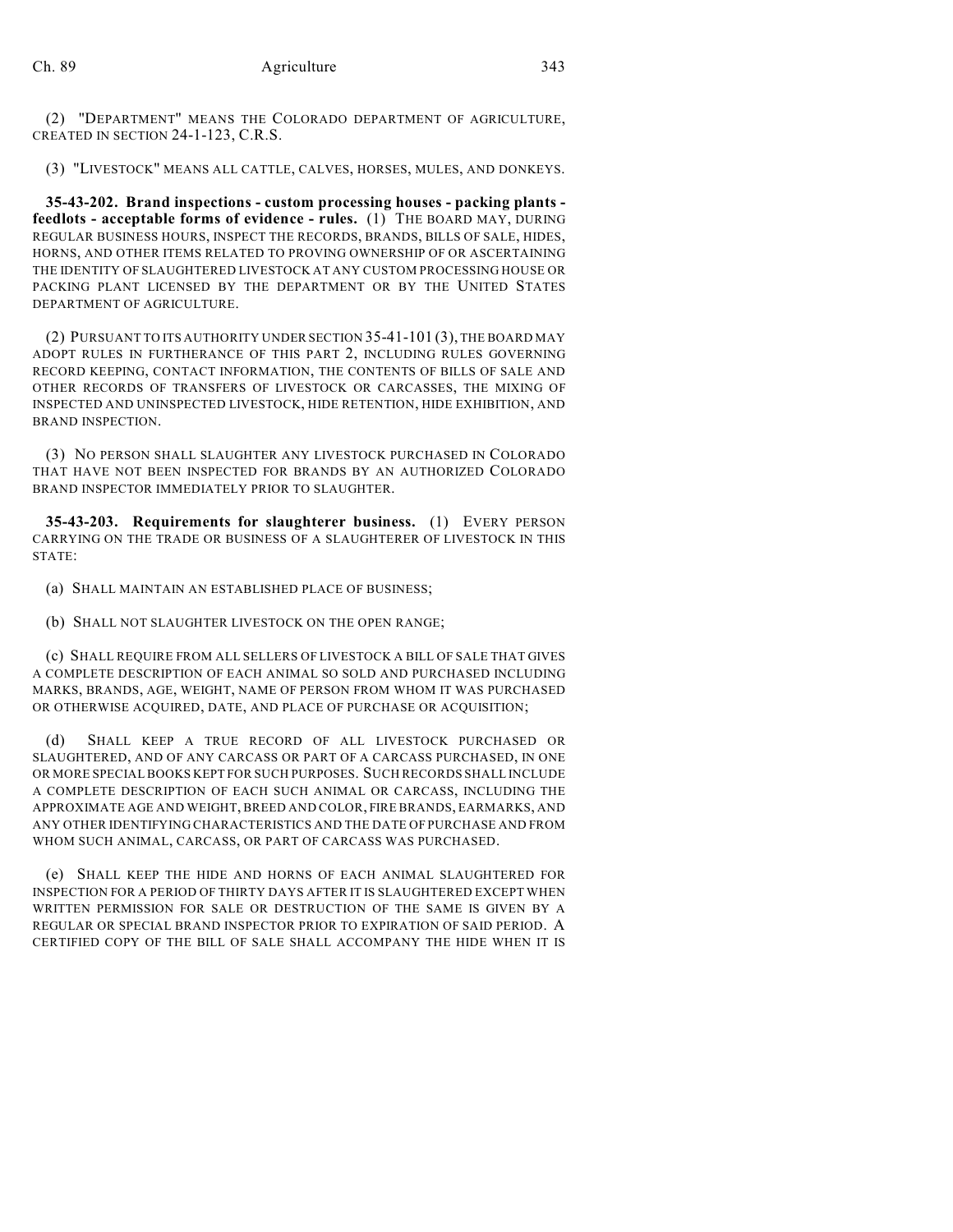OFFERED FOR SALE.

(f) SHALL REQUIRE ANY PERSON FROM WHOM HE OR SHE PURCHASES THE CARCASS OR ANY PART THEREOF, NOT INSPECTED BY A STATE BRAND INSPECTOR IMMEDIATELY PRIOR TO SLAUGHTER, TO EXHIBIT THE HIDE AS PROVIDED IN SECTION 35-43-207;

(g) SHALL NOT RECEIVE ANY CARCASS OR PART OF A CARCASS FOR STORAGE UNLESS EACH HIDE HAS BEEN INSPECTED AND ALL MEAT STAMPED, IF REQUIRED, BY THE BRAND COMMISSIONER. THIS PARAGRAPH (g) SHALL NOT APPLY TO ANY PERSON WHO SLAUGHTERS LIVESTOCK THAT ARE OFFICIALLY INSPECTED BY THE STATE BRAND INSPECTOR IMMEDIATELY PRIOR TO SLAUGHTER.

(h) SHALL NOT MIX ANY CATTLE THAT ARE UNINSPECTED FOR BRANDS BY AN AUTHORIZED COLORADO BRAND INSPECTOR WITH ANY LIVESTOCK THAT HAVE BEEN INSPECTED BY A COLORADO BRAND INSPECTOR JUST PRIOR TO SLAUGHTER.

**35-43-204. [Formerly 12-11-101 (4)] Investigations.** The state board of stock inspectors shall have the authority to MAY investigate possible violations of any provision of this article PART 2 on the basis of a complaint or when the board has other reasonable grounds to believe that any person has violated any such provision.

**35-43-205. [Formerly 12-11-101 (5)] Exemption - limitation.** Every person carrying on the trade or business of a slaughterer of livestock in this state who is exempt from this law as provided in paragraph  $(h)$  of subsection  $(1)$  of this section SECTION 35-43-203 (1) (g) shall not slaughter any  $\text{cattle or horses }$  LIVESTOCK purchased in Colorado that have not been inspected for brands by an authorized Colorado brand inspector immediately prior to slaughter.

**35-43-206. [Formerly 12-11-103] Records - hides - open to public view.** The record provided for in section  $12-11-101$  SECTION 35-43-203 (1) (d) and also the hide shall be open to the inspection of all persons for a period of thirty days, and it is unlawful for any slaughterer to refuse to permit such inspection or examination.

**35-43-207. [Formerly 12-11-104] Sales by persons other than slaughterers - requirements.** It is unlawful for any person company, or corporation to sell or offer for sale or to have in his possession POSSESS, except as a slaughterer who has filed evidence of a savings account, deposit, or certificate of deposit meeting the requirements of section 11-35-101, C.R.S., or an irrevocable letter of credit meeting the requirements of section 11-35-101.5, C.R.S., or a bond and is licensed as provided by law and who has a permanent place of business, AS SPECIFICALLY PROVIDED IN THIS ARTICLE OR IN ARTICLE 33 OF THIS TITLE, a carcass of beef or veal LIVESTOCK or any portion ofsuch carcass without first exhibiting the hide intact and exposing the brand upon the hide, if any, to the purchaser. It is the duty of any such person company, or corporation selling or offering for sale any such carcass of beef or veal LIVESTOCK to preserve the hide of the same for a period of thirty days, unless the hide from such a carcass of beef or veal LIVESTOCK has been previously inspected and released by a duly authorized Colorado brand inspector, and to exhibit the same for inspection upon demand of any person.

**35-43-208. [Formerly 12-11-105] Person killing for own use.** Unless the hide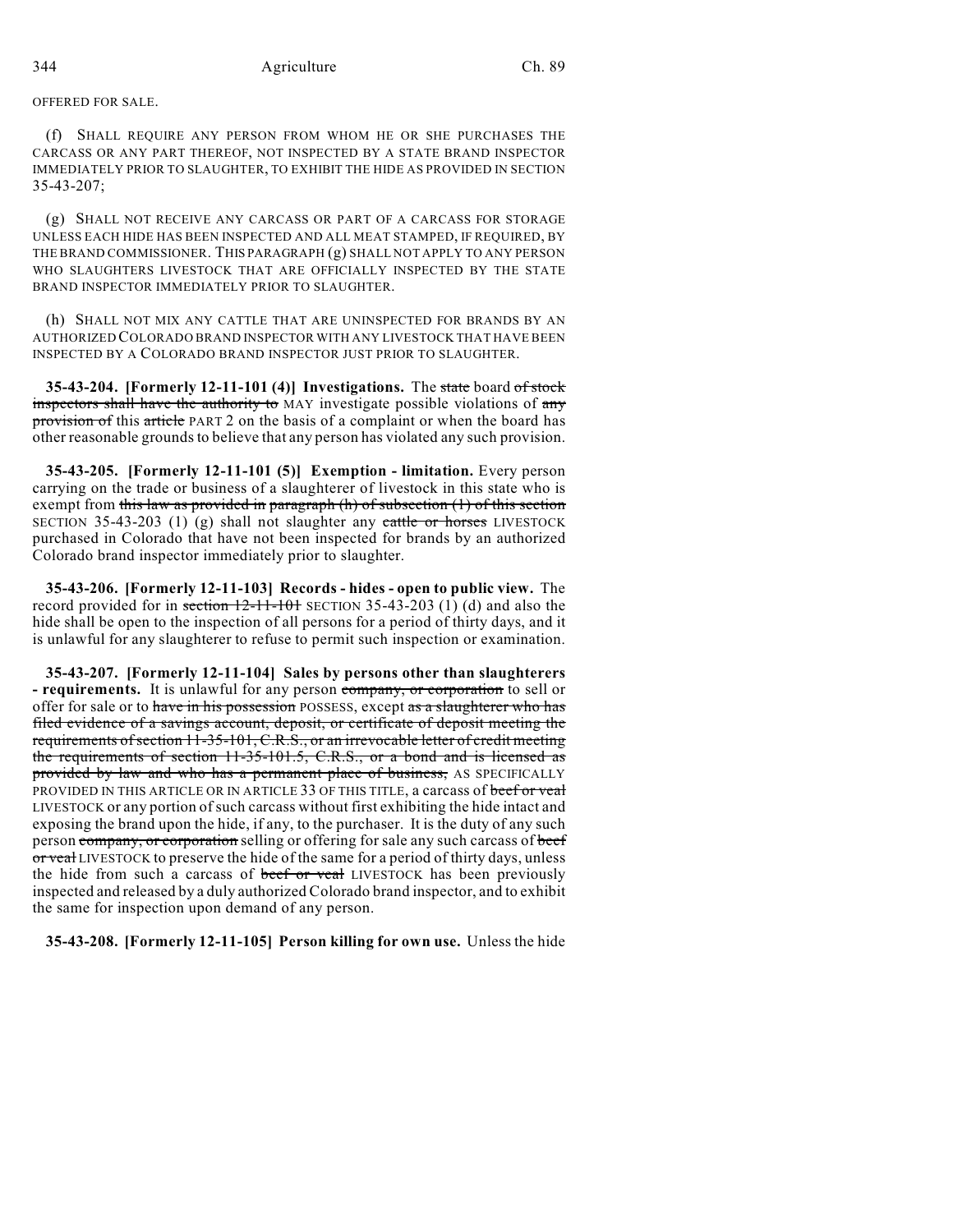#### Ch. 89 Agriculture 345

has been previously inspected and released by a duly authorized Colorado brand inspector, it is unlawful for any person to possess or to kill an animal LIVESTOCK to obtain any beef or veal PART OF THE ANIMAL for his OR HER own use without preserving the hide of such animal intact with a complete unskinned tail attached thereto Said preservation shall be for a period of not less than thirty days, during which period said THE hide shall be presented upon the demand of any person.

**35-43-209. [Formerly 12-11-108] When hides admitted as evidence.** If any such A hide is subsequently produced by or on behalf of the A person who has butchered said animal ANY LIVESTOCK ALLEGED TO HAVE BEEN STOLEN and is claimed to be the hide of the animal killed, the same HIDE shall be exhibited as soon as possible for inspection to the sheriff of the county in which the animal was butchered. No such hide shall be admitted in evidence nor shall evidence to identify such hide with the animal alleged to be stolen be received until the prosecution is given such reasonable opportunity as may be fixed by court to examine said THE hide and compare it with the meat.

**35-43-210. [Formerly 12-11-106] Inspection of hide.** The sheriff or deputy sheriff of any county in this state and any regular or special brand inspector appointed by the state board of stock inspection commissioners of the state of Colorado are hereby authorized and empowered to require any person corporation, or company, other than a slaughterer having a permanent place of business who has filed evidence of a savings account, deposit, or certificate of deposit meeting the requirements of section 11-35-101, C.R.S., or an irrevocable letter of credit meeting the requirements of section  $11-35-101.5$ , C.R.S., or a bond as required by law, who kills for his OR HER own use and consumption any cattle LIVESTOCK to produce for inspection the hide of any such animal which LIVESTOCK THAT has been killed within thirty days unless the same LIVESTOCK has been inspected and tagged prior to such demand for inspection. In the absence of the owner or proper corporate officer, the person in charge of the premises where the meat then is shall produce the hide for inspection upon demand. as aforesaid.

**35-43-211. [Formerly 12-11-107] Grounds for search warrant.** If such A person corporation, or company who, within thirty days, has killed any such animal LIVESTOCK or, in his THAT PERSON'S absence, the person in charge of the premises WHERE THE LIVESTOCK WAS KILLED fails or refuses to produce the hide of such animal, such THE LIVESTOCK, ANY sheriff, deputy, or regular brand inspector may seize and take possession of said THE meat OF SUCH LIVESTOCK and hold the same MEAT until such THE hide is produced and, before or after the seizure of such THE meat, may make complaint for SEEK A search warrant for the theft of cattle or horses LIVESTOCK and the meat thereof as the property of an unknown owner. The failure to produce such hide upon demand shall be sufficient grounds upon which to base the affidavit for such THE search warrant, and the procedure on complaint for a search warrant shall be as provided in part 3 of article 3 of title 16, C.R.S.

**35-43-212. [Formerly 12-11-109] Violations - penalties.** (1) Except as otherwise provided in this article PART 2, any person company, or corporation violating any provisions of this article PART 2 commits a class 3 misdemeanor and shall be punished as provided in section 18-1.3-501, C.R.S.

(2) Except as otherwise provided in this article PART 2, any person company, or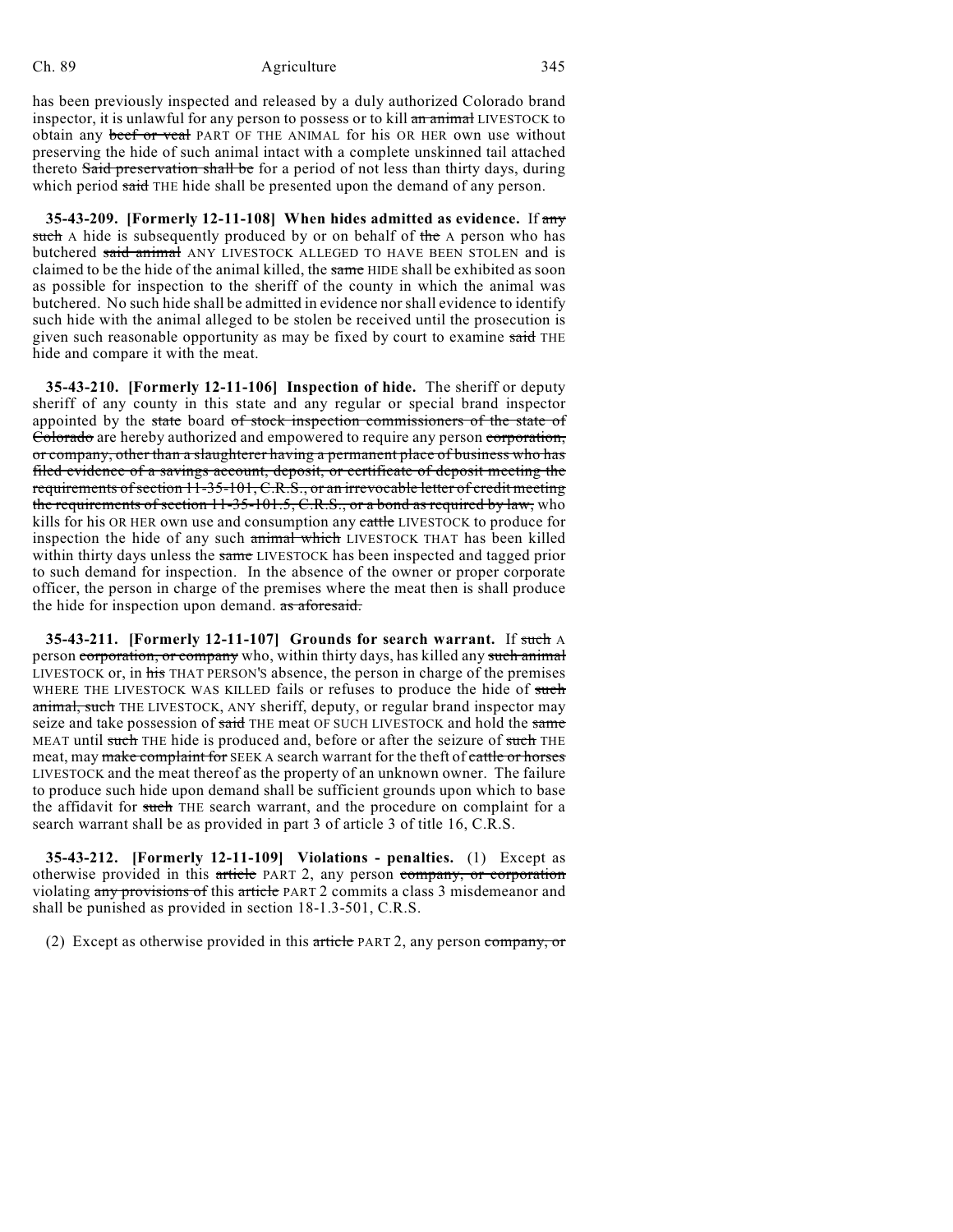346 Agriculture Ch. 89

corporation which THAT violates any provision of this article PART 2 within three years after a previous violation of any provision of this article PART 2 by that same person company, or corporation commits a class 1 misdemeanor and shall be punished as provided in section 18-1.3-501, C.R.S.

(3) Any person informing the proper authorities in regard to the violation of the provisions of sections 12-11-104 and 12-11-105 is entitled to one-half of the fine imposed when collected. A PERSON WHO UNLAWFULLY BUTCHERS AN ANIMAL BELONGING TO ANOTHER PERSON COMMITS A CLASS 1 MISDEMEANOR AND SHALL BE PUNISHED AS PROVIDED IN SECTION 18-1.3-501, C.R.S.

**35-43-213. [Formerly 12-11-111] Brand inspection - certificate - evidence.** (1) Any cattle or horses LIVESTOCK purchased for slaughter in Colorado from any source shall be inspected for brands and other identifying marks and a certificate issued by a brand inspector at the point of origin. Otherwise, UNTIL THE TIME OF SUCH INSPECTION AND CERTIFICATION, the packer PERSON purchasing cattle or horses LIVESTOCK shall hold the uninspected cattle or horses LIVESTOCK separately and shall be responsible for the value of the eattle or horses LIVESTOCK and the brand inspection tax FEE until inspected and a certificate issued by a Colorado brand inspector.

(2) The only evidence of inspection at point of origin acceptable under this section shall be either the brand certificate issued and signed by the brand inspector who made the inspection or a current account of sale, showing the brands or other identifying characteristics carried by the cattle or horses LIVESTOCK and issued by a federal packers and stockyards department registered or Colorado licensed market. Cattle or horses CUSTOM MEAT PROCESSOR LICENSED BY THE DEPARTMENT OR A PACKING PLANT LICENSED BY THE UNITED STATES DEPARTMENT OF AGRICULTURE. LIVESTOCK purchased by private treaty CONTRACT in states where brand inspection is not maintained shall be accompanied by a bill of sale showing brands and other identifying characteristics signed by the seller or the seller's agent and witnessed by the buyer or the buyer's agent.

(3) Cattle fed by packers, either in their individual feed lots or in commercial feed lots, are subject to the provisions of this article.

(4) Repealed.

**SECTION 3.** 11-35-101 (1), Colorado Revised Statutes, is amended to read:

**11-35-101. Alternatives to surety bonds permitted - requirements.** (1) The requirement of a surety bond as a condition to licensure or authority to conduct business or perform duties in this state provided in sections 12-5.5-202 (2) (b),  $12-6-111$ ,  $12-6-112$ ,  $12-6-112.2$ ,  $12-6-512$ ,  $12-6-513$ ,  $12-11-101$  (1) (d),  $12-11-104$ ,  $12-11-106$ ,  $12-14-124$  (1),  $12-59-115$  (1),  $12-60-509$  (2.5) (b),  $12-61-907$ ,  $33-4-101$ (1), 33-12-104 (1), 35-33-403 (3), 35-55-104 (1), 37-91-107 (2) and (3), 38-29-119 (2), 39-21-105 (4), 39-27-104 (2) (a), (2) (b), (2) (c), (2) (d), (2) (e), (2.1) (a), (2.1) (b), (2.1) (c), (2.5) (a), and (2.5) (b), 39-28-105 (1), 42-6-115 (3), and 42-7-301 (6), C.R.S., may be satisfied by a savings account or deposit in or a certificate of deposit issued by a state or national bank doing business in this state or by a savings account or deposit in or a certificate of deposit issued by a state or federal savings and loan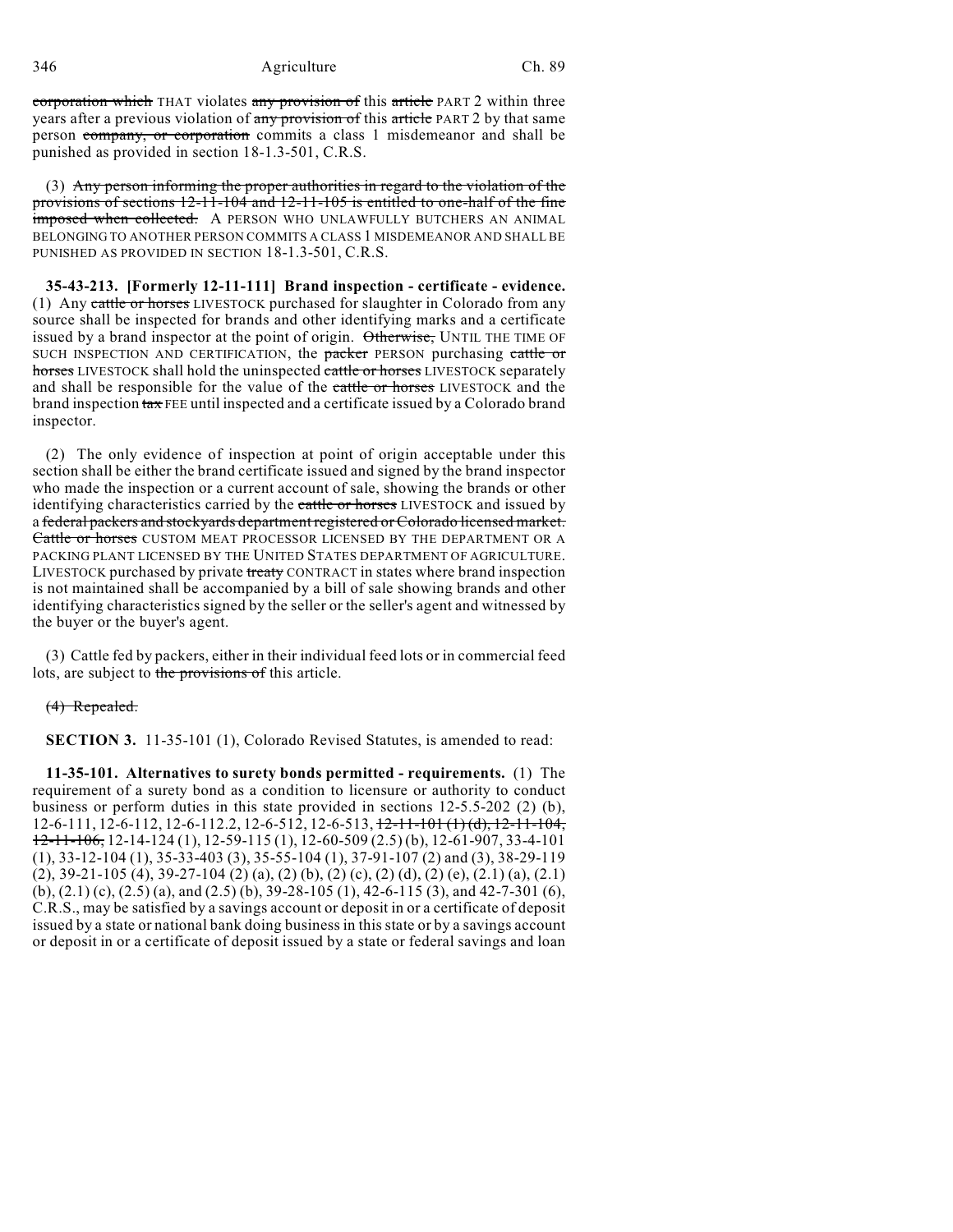#### Ch. 89 Agriculture 347

association doing business in this state. Such savings account, deposit, or certificate of deposit shall be in the amount specified by statute, if any, and shall be assigned to the appropriate state agency for the use of the people of the state of Colorado. The aggregate liability of the bank or savings and loan association shall in no event exceed the amount of the deposit. For the purposes of the sections referred to in this section, "bond" includes the savings account, deposit, or certificate of deposit authorized by this section.

**SECTION 4.** 11-35-101.5 (1), Colorado Revised Statutes, is amended to read:

**11-35-101.5. Irrevocable letter of credit permitted - requirements.** (1) Where there is the requirement of either an irrevocable letter of credit or a bond as a condition to licensure in sections 12-16-106 (1) and 12-16-218 (1), C.R.S., or where an irrevocable letter of credit is permitted as an alternative to a surety bond, evidence of a savings account, deposit, or certificate of deposit meeting the requirements of section 11-35-101, as a condition to licensure or authority to conduct business or perform duties in this state, provided in sections  $12-11-101$  (1) (d),  $12-11-104$ ,  $12-11-106$ ,  $12-16-105$  (5),  $12-16-106$  (1) (a),  $12-16-218$  (1) (a), 33-4-101 (1), 33-12-104 (1), 37-91-107 (2), and 39-27-104 (2.1) (c), C.R.S., the requirement shall be satisfied by an irrevocable letter of credit issued by a state or national bank or a state or federal savings and loan association doing business in this state. The requirement shall also be satisfied by an irrevocable letter of credit issued by the bank or banks for cooperatives which THAT are organized pursuant to federal statutes and which THAT serve the region in which the state of Colorado is located. Such letter of credit shall be in an amount specified by statute, if any, and shall name the appropriate state agency as beneficiary, in favor of the people of the state of Colorado.

**SECTION 5.** 35-33-201 (1), Colorado Revised Statutes, is amended to read:

**35-33-201. Processing facilities - operation.** (1) The meat processing activities of any facility licensed under this article or under article 11 of title 12, C.R.S., shall be conducted in a safe and sanitary manner.

**SECTION 6.** 35-41-104 (3) (c), Colorado Revised Statutes, is amended to read:

**35-41-104. Board's authority to impose fees and charges - rules.** (3) Inspection fees as authorized in subsections (1) and (1.5) of this section shall be collected by brand inspectors from the owners or persons in charge of said livestock before issuing any certificate when:

(c) Livestock are consigned for slaughter to a licensed slaughterhouse in accordance with section 12-11-111, C.R.S. CUSTOM MEAT PROCESSOR LICENSED BY THE COLORADO DEPARTMENT OF AGRICULTURE OR A PACKING PLANT LICENSED BY THE UNITED STATES DEPARTMENT OF AGRICULTURE.

**SECTION 7. Repeal of provisions being relocated in this act.** 12-11-101 (4) and (5), 12-11-103, 12-11-104, 12-11-105, 12-11-106, 12-11-107, 12-11-108, 12-11-109, and 12-11-111, Colorado Revised Statutes, are repealed.

## **SECTION 8. Repeal of provisions not being relocated in this act.** 12-11-101